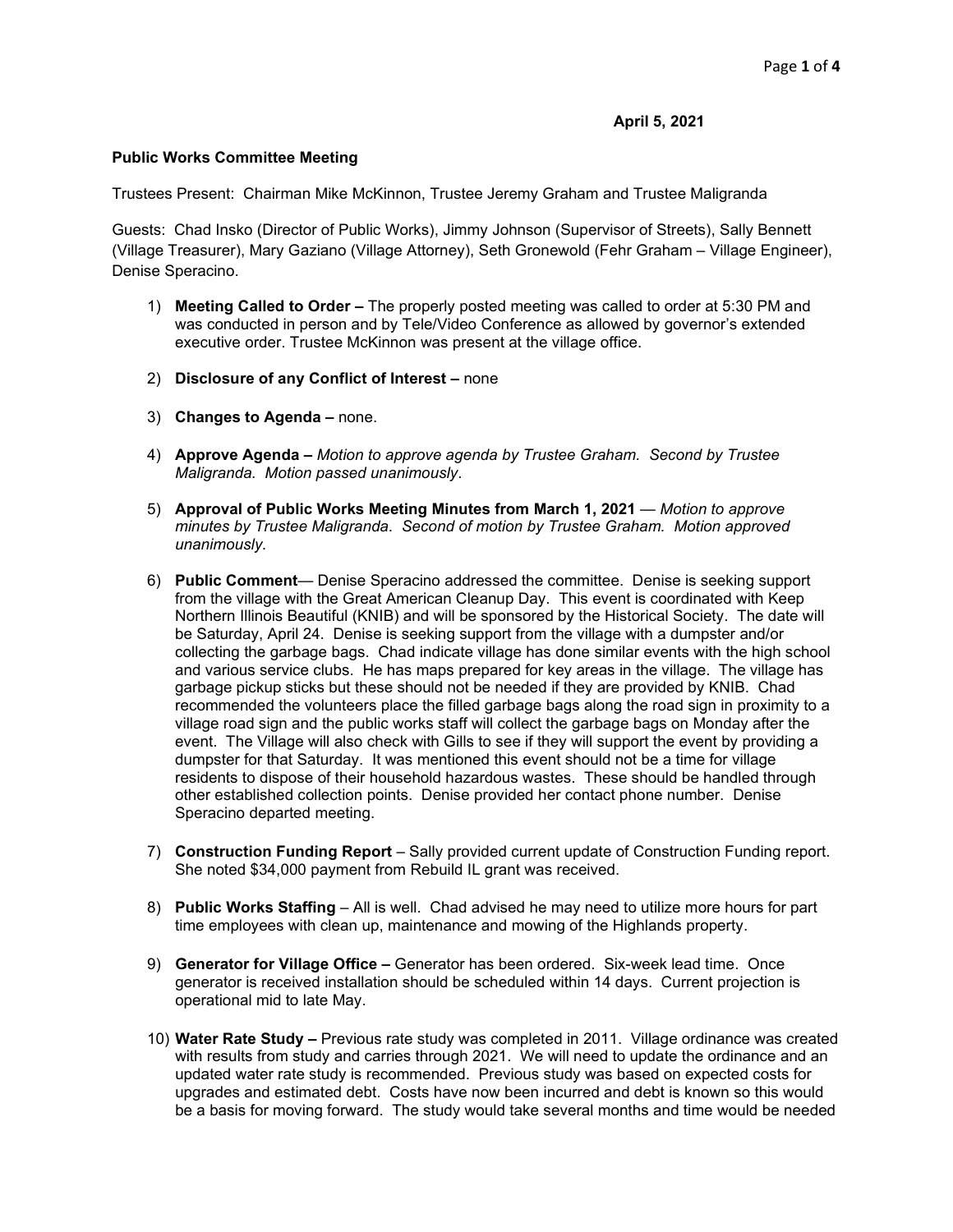to draft the updated ordinance. Fehr Graham has presented an estimate of \$18,500; however, committee members did not have an opportunity to review before the committee meeting. This expense was not directly considered in the budgeting process but would be funded from the water upgrade account 51-44-542. Sally indicated this amount would fit within the appropriations ordinance. It was recommended the committee review the proposal from Fehr Graham and we will discuss further at the May meeting and present our recommendation at the May board meeting.

- 11) **Electrical Invoices, JP Electric –** There is an outstanding invoice from JP Electric in the amount of \$5,830.25, from November 10, 2020. This was apparently not received by the village and supplier had not be diligent in follow up. The invoice is for repair and update of several street lights in the northern portion of the village. Chad indicates the charges are reasonable for the work completed and they involve repairs over an extended period of time where the vendor chose to invoice all at once as opposed to partial billing as portions of the work was completed. *Motion by Trustee Graham to recommend board approval to pay invoice 111020-0019 in the amount of \$5,830.25 from account 01-42-514. Second of motion by Trustee Maligranda. Motion approved unanimously*. There is an additional invoice from JP Electric in the amount of \$1,791.42 for underground conduit to make electrical connections at the public works buildings. This exceeds the approval limit of the public works director. This is within the approval limit of the committee chairman and will be approved accordingly from account 01-42-511. There will be additional work on this project once the wiring is received to make the necessary corrections.
- 12) **Approval of Agricultural Land Use with the village portion of Highlands Development** With the village acquisition of the Highlands property, the village will now be responsible for the maintenance of the property. The prior owner was renting the property for agricultural use; however, the former developer and tenant were not compliant with storm water requirements and some violation letters were issued. The village will need to be compliant. The property is not currently mowable and this would be a burden and expense to the village. Public works staff is in communication with a local farm that would be interested in farming the usable land and would also provide the maintenance and mowing of the non-farmable portion to keep in in compliance with storm water requirements and other village ordinances. The plan would be to progressively plant crops that would result in a more maintainable property over a few years. The currently offered rental rate is substantially lower than the rental rate for prime farm land. However, as the topsoil has been removed the productivity of the land would be likely be subprime and the tenant would handle the other property maintenance issues reducing the burden and expense to the village. As all documents were not available the committee was not in a position to move on a recommendation. It was requested the draft informal agreement from the farmer be forwarded to the committee for review. Attorney Gaziano also referenced a rental agreement from the University of Illinois that could be used as a base line agreement. It is requested committee members be prepared to discuss this item at the April board meeting.
- 13) **2021 Street Project (Elida St.)** Bids have been received and Fehr Graham recommends the village approve the \$288,452.30 bid from Rock Road companies. This is substantially lower than the engineering estimate previously provided. The village had a negative experience with Rock Roads on a previous project; however, this was eleven years ago. Seth advised Rock Roads has done several projects in recent years with Rockton and South Beloit with favorable results. Seth further recommended a quality control contract run parallel with this job at an estimated cost of \$5,000 which would be coordinated through Fehr Graham. With the low bid price and favorable unit prices public works would like to tie in an additional \$25,000 of needed work adjacent to the project area. Total project would be \$288,452.30 + \$14,422.62 contingency + \$25,000.00 additional work = \$327,875 plus \$5,000 quality control. *Motion by Trustee Graham to recommend board approval of awarding the contract to Rock Road in an amount not to exceed \$328,000 from account 15-46-850 and \$5,000 quality control expense through Fehr Graham in an amount not to exceed \$5,000 from account 15-46-502. Second of motion by Trustee Maligranda. Motion approved unanimously*. Seth Gronewald departed meeting at 6:46 PM.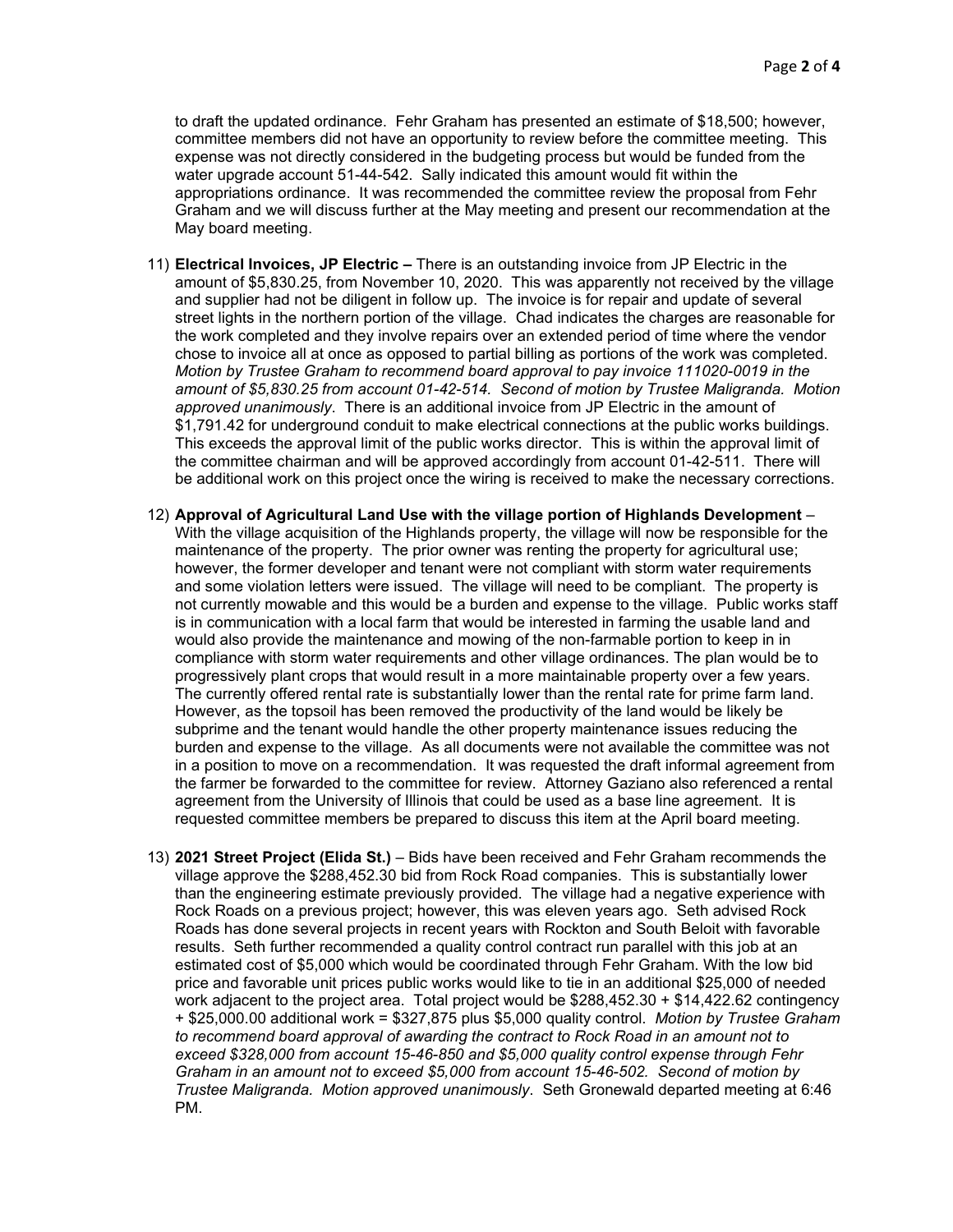- 14) **Capital Equipment Spending/Replacement of Dump Truck –** Chad provided the committee proposals for replacement of the  $\frac{1}{2}$  ton and  $\frac{3}{4}$  ton trucks with trading in the existing units. The proposals included cash purchases and leases for 36 and 60 months. The committee discussed the pros and cons of lease vs buy and the consensus was leasing may be a viable option. Chad will refine the requirements and bring a recommendation to the May committee meeting and tentative board action at May meeting.
- 15) **RRWRD IGA Amendment #2**  Mary will provide a synopsis of the open issues and include the information from the March 17, 2021, meeting so we can evaluate the next steps.
- 16) **RRWRD Projects/Activity** No discussion.
- 17) **Hail Damage –** No discussion. Current receipts and payments is included on report treasurer provided along with Construction Funding report.
- 18) **Water System Upgrade – Water Meters** No discussion.
- 19) **Street Maintenance/crack filling** No discussion.
- 20) **WINGIS** No discussion
- 21) **Salt purchase** No discussion.
- 22) **DCEO Grant** No update.
- 23) **Highlands Development** See discussion on item 12. Meeting scheduled for Thursday, April 27, 2021 at 2:00 PM to discussion open issues on property.
- 24) **Retention/detention pond issues** No update.
- 25) **Budget issues**  No additional discussion other than noted in other areas.
- 26) **Employee Input**  Sally brought up issue on spending authority levels. Consensus of the committee was the levels could be raised. Possible scenario is to increase Director level from \$1,500 to \$5,000, Committee Chairman from \$5,000 to \$7,500, and Village President remain at \$10,000. This will be further discussed at finance and administration team for their consideration and then a recommendation be made to the board.
- 27) **New Business –** None
- 28) **Priority of Attorney Projects** Agricultural land use for Highlands and RRWRD IGA Amendment #2
- 29) **Capital Equipment/Sinking Funds** See topic #14.
- 30) **Downtown Parking/Overnight/Tenant Parking –** No discussion**.**
- 31) Tree removal in Right of Way, Pecatonica St. No discussion.
- 32) **Sidewalk/Driveway Permit** No discussion.
- 33) **Trail Head –** No discussion.